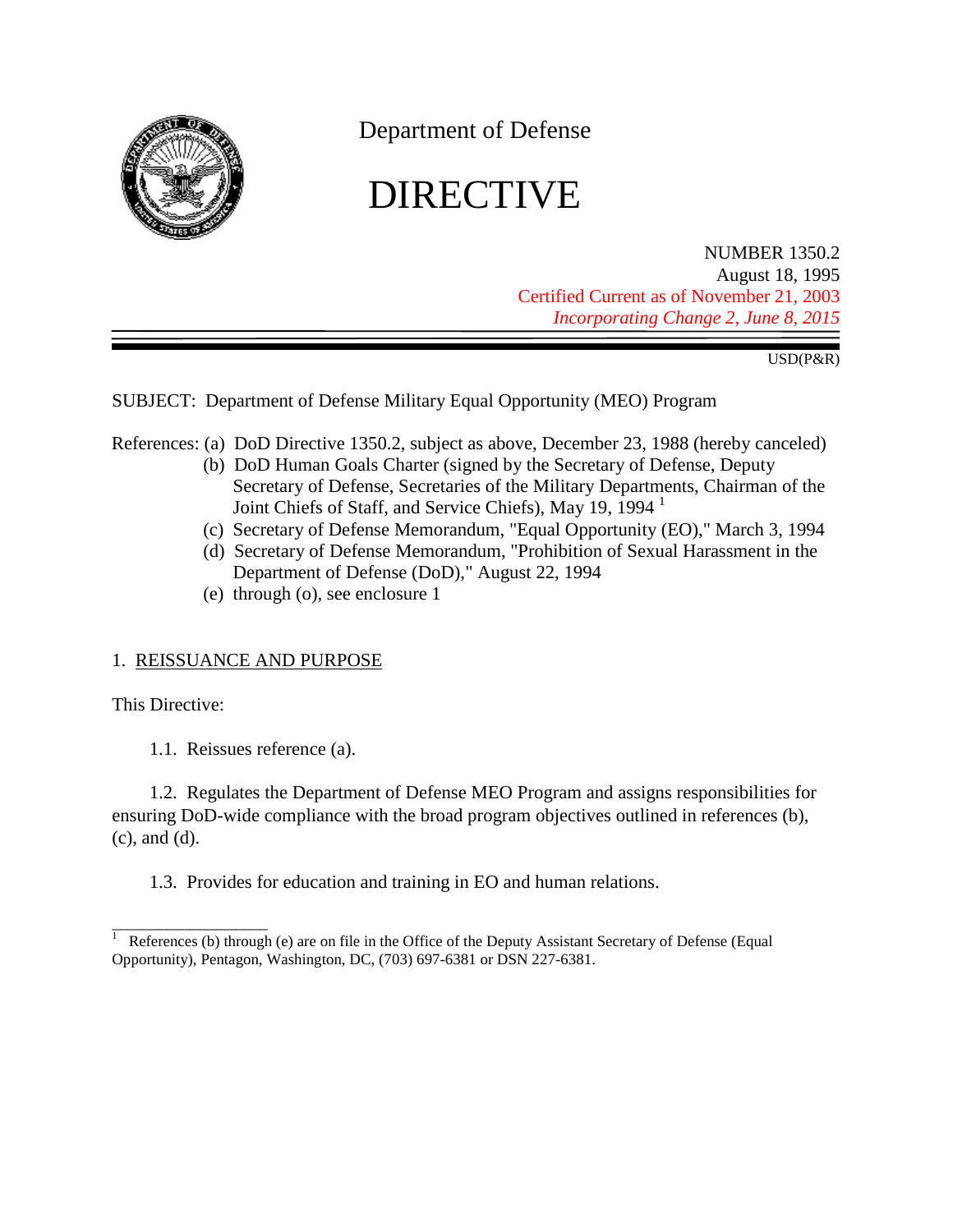1.4. Prescribes the functions of the Defense Equal Opportunity Council (DEOC) and the Defense Equal Opportunity Management Institute (DEOMI).

1.5. Establishes Department-wide standards for discrimination complaint processing and resolution as set forth in the DEOC Task Force on Discrimination and Sexual Harassment Report [\(reference \(e\)\).](#page-14-0) The recommendations contained in the DEOC Task Force Report are set out in [section 6.;](#page-7-0) implementation of this Directive shall be consistent with [sections 4.](#page-1-0) and 6., below.

1.6. Provides standard terms and definitions pertaining to the MEO program.

# 2. APPLICABILITY

This Directive applies to the Office of the Secretary of Defense (OSD), the Military Departments, the Chairman of the Joint Chiefs of Staff, the Combatant Commands, the Defense Agencies, and the DoD Field Activities (hereafter referred to collectively as "the DoD Components"). The term "Military Services," as used herein, refers to the Army, the Navy, the Air Force, the Marine Corps, and the U.S. Coast Guard when it is operating as a Service in the Department of the Navy.

# 3. DEFINITIONS

Terms used in this Directive are defined in enclosure 2. Service implementing documents shall adopt the terms contained herein and shall define those terms exactly as they are defined in this Directive.

# <span id="page-1-0"></span>4. POLICY

#### It is DoD policy to:

4.1. Support the MEO program as a military and economic necessity, as stated by the Secretary of Defense (reference (c)), and enforce the provisions of this Directive in developing operating EO policies and programs at all levels of activity. Toward that end, Component heads are charged with promoting EO and affirmative actions, and for eliminating unlawful discrimination and sexual harassment within the Department.

4.2. Promote an environment free from personal, social, or institutional barriers that prevent Service members from rising to the highest level of responsibility possible. Service members shall be evaluated only on individual merit, fitness, and capability. Unlawful discrimination against persons or groups based on race, color, religion, sex, or national origin is contrary to good order and discipline and is counterproductive to combat readiness and mission accomplishment. Unlawful discrimination shall not be condoned.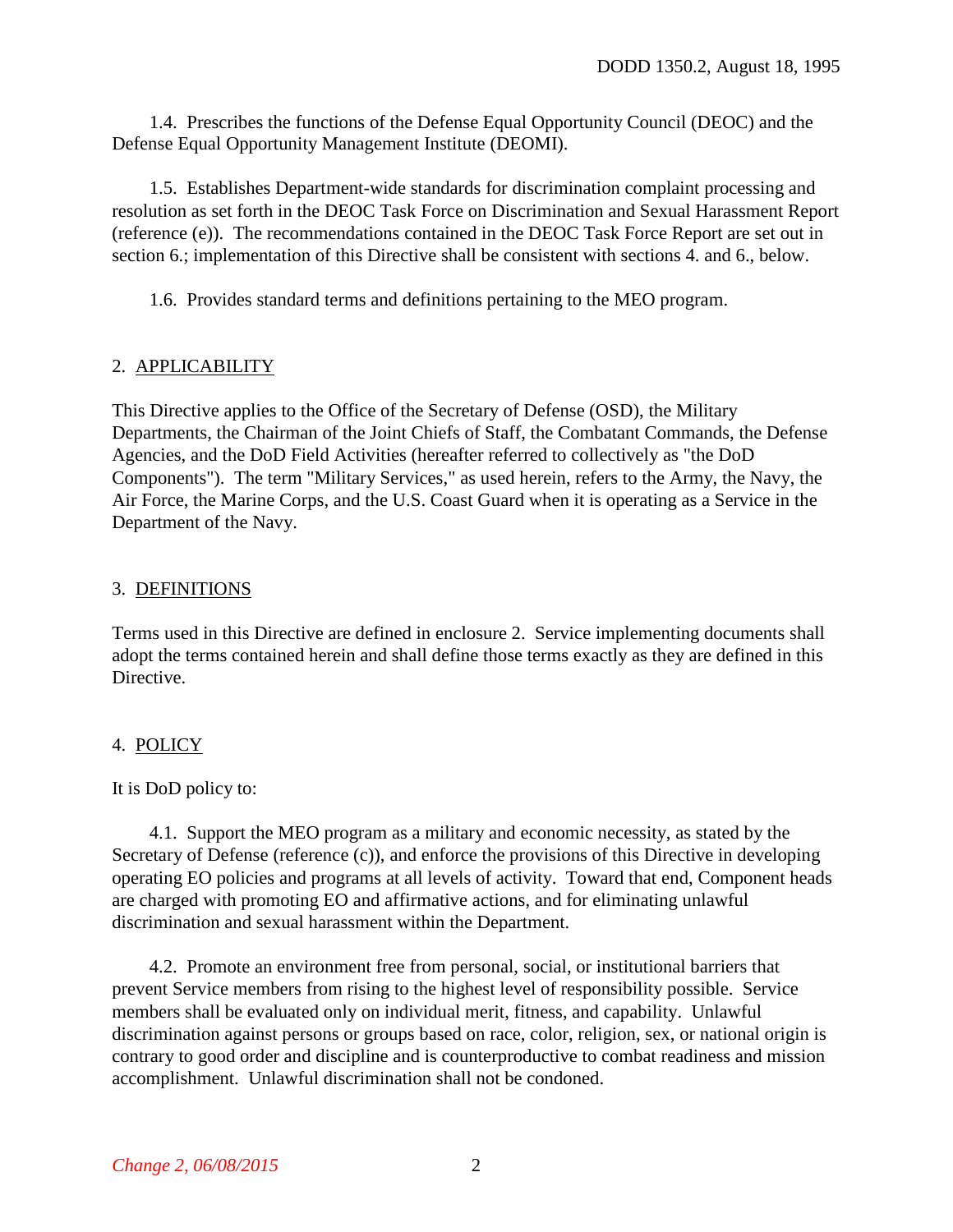4.3. Use the chain of command to promote, support, and enforce the MEO program. The chain of command is the primary and preferred channel for identifying and correcting discriminatory practices. This includes the processing and resolving of complaints of unlawful discrimination and sexual harassment, and for ensuring that human relations and EO matters are taken seriously and acted upon as necessary. The chain of command is responsible for creating and maintaining a MEO environment that incorporates the policies set out in this Directive.

4.4. Ensure that the Military Services (to include the Reserve components) establish MEO and affirmative action programs that identify and resolve EO problems through formulating, maintaining, and reviewing affirmative action plans (AAPs) with established objectives and milestones, including accountability in personnel management, consistent with DoD Instruction 1350.3 [\(reference \(f\)\).](#page-14-1)

4.5. Provide periodic, mandatory education and training in EO and human relations at installation and fleet unit commands, during pre-commissioning programs and initial entry training, and throughout professional military education (PME) systems, as part of the overall effort to achieve EO within the Department of Defense. This training shall be provided to all Service members, enlisted and officer, including flag and general officers. The training shall include comprehensive material on leadership roles and responsibilities for EO programs, complaints processing, legal implications, reprisal prevention and detection, climate assessment methodologies, and managing civilian equal employment opportunity (EEO) systems.

4.6. Provide for an environment that is free from unlawful discrimination and sexual harassment. (See items [E2.1.15.](#page-17-0) and [E2.1.16.,](#page-17-1) enclosure 2.)

4.7. Ensure that all on-base activities and, to the extent of the ability of the Department of Defense, any off-base activities available to military personnel are open to all military personnel and their family members regardless of race, color, religion, age, physical or mental disability, sex, or national origin, as called for by the DoD Human Goals Charter [\(reference \(b\)\).](#page-0-0)

4.7.1. Organizations or administering activities that do not meet this requirement shall be denied the use of military facilities and resources in accordance with DoD Directive 5410.18 [\(reference \(g\)\).](#page-14-2)

4.7.2. Organizations that use on-base facilities, whether on a reimbursable basis or otherwise, must satisfy the responsible area or activity commander that they do not unlawfully discriminate through their membership requirements or in any of their activities.

4.8. Oppose discrimination in off-base housing directed against DoD personnel and their family members. Each commander shall take actions to overcome such discrimination and to impose off-limits sanctions in housing cases, as required by DoD Instruction 1100.16 (reference (h)).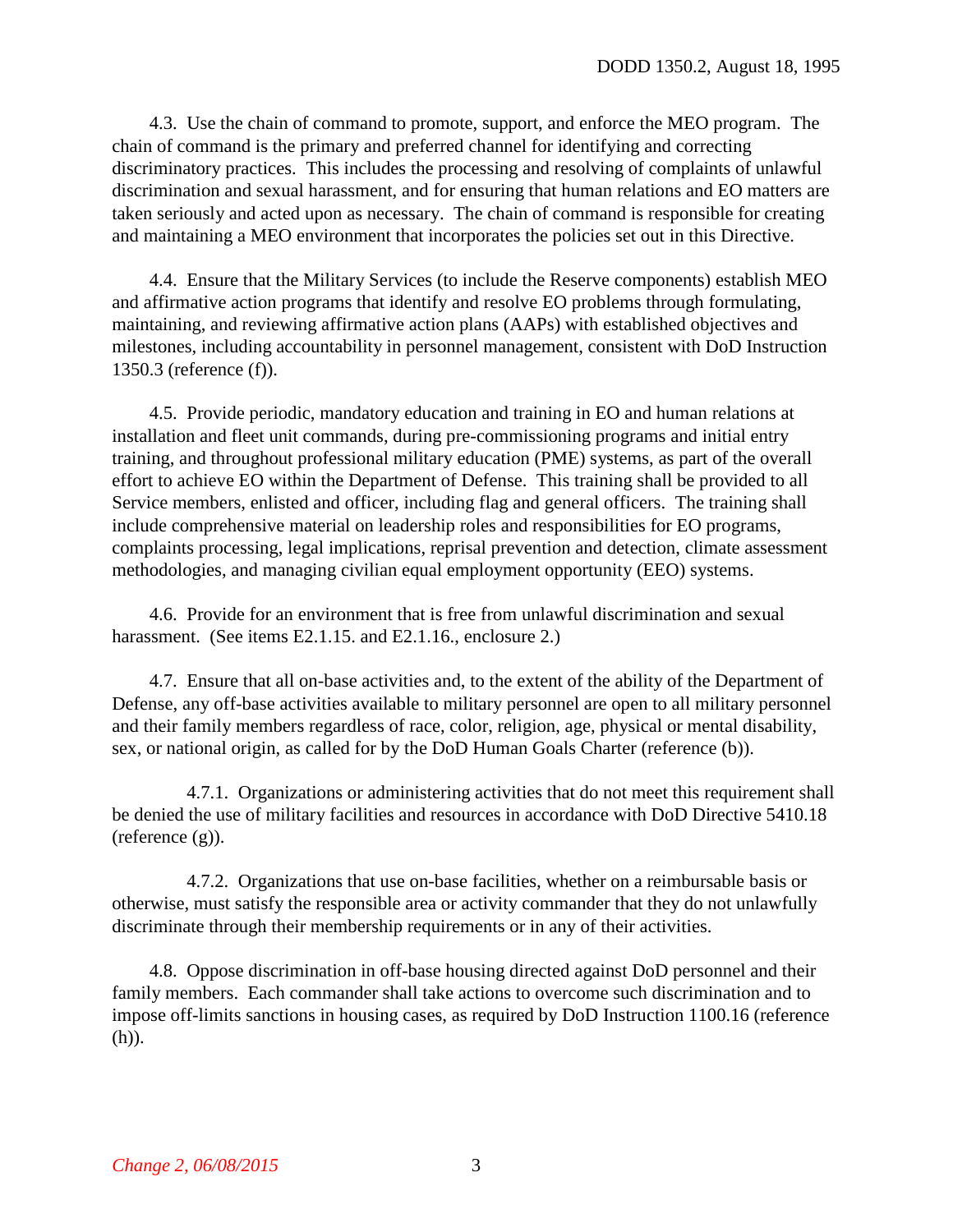4.9. Impose, as required, off-limits sanctions through the cognizant Armed Forces Disciplinary Control Board in cases of discrimination involving places of public accommodation outside military installations.

#### 5. ORGANIZATIONS AND FUNCTIONS

- 5.1. There is established a DEOC.
	- 5.1.1. It shall:

5.1.1.1. Advise the Secretary of Defense on policies for EO matters.

5.1.1.2. Coordinate policy and review the military and civilian EO programs.

5.1.1.3. Monitor progress of program elements.

5.1.1.4. Assist in developing policy guidance for education and training in EO and human relations for DoD personnel.

5.1.1.5. Provide oversight and ensure resourcing for the DEOMI.

5.1.2. It shall consist of:

5.1.2.1. The Deputy Secretary of Defense, who shall serve as Chair.

5.1.2.2. The Under Secretary of Defense for Personnel and Readiness, who shall serve as the Vice-chair.

5.1.2.3. The Deputy Assistant Secretary of Defense for Equal Opportunity (DASD(EO)), who shall serve as the Executive Secretary.

5.1.2.4. The Under Secretaries of Defense.

5.1.2.5. The Secretaries of the Military Departments.

5.1.2.6. The Chairman of the Joint Chiefs of Staff.

5.1.2.7. The General Counsel of the Department of Defense.

5.1.2.8. The Assistant Secretary of Defense for Force Management Policy (ASD(FMP)).

5.1.2.9. The Assistant Secretary of Defense for Command, Control, Communications, and Intelligence.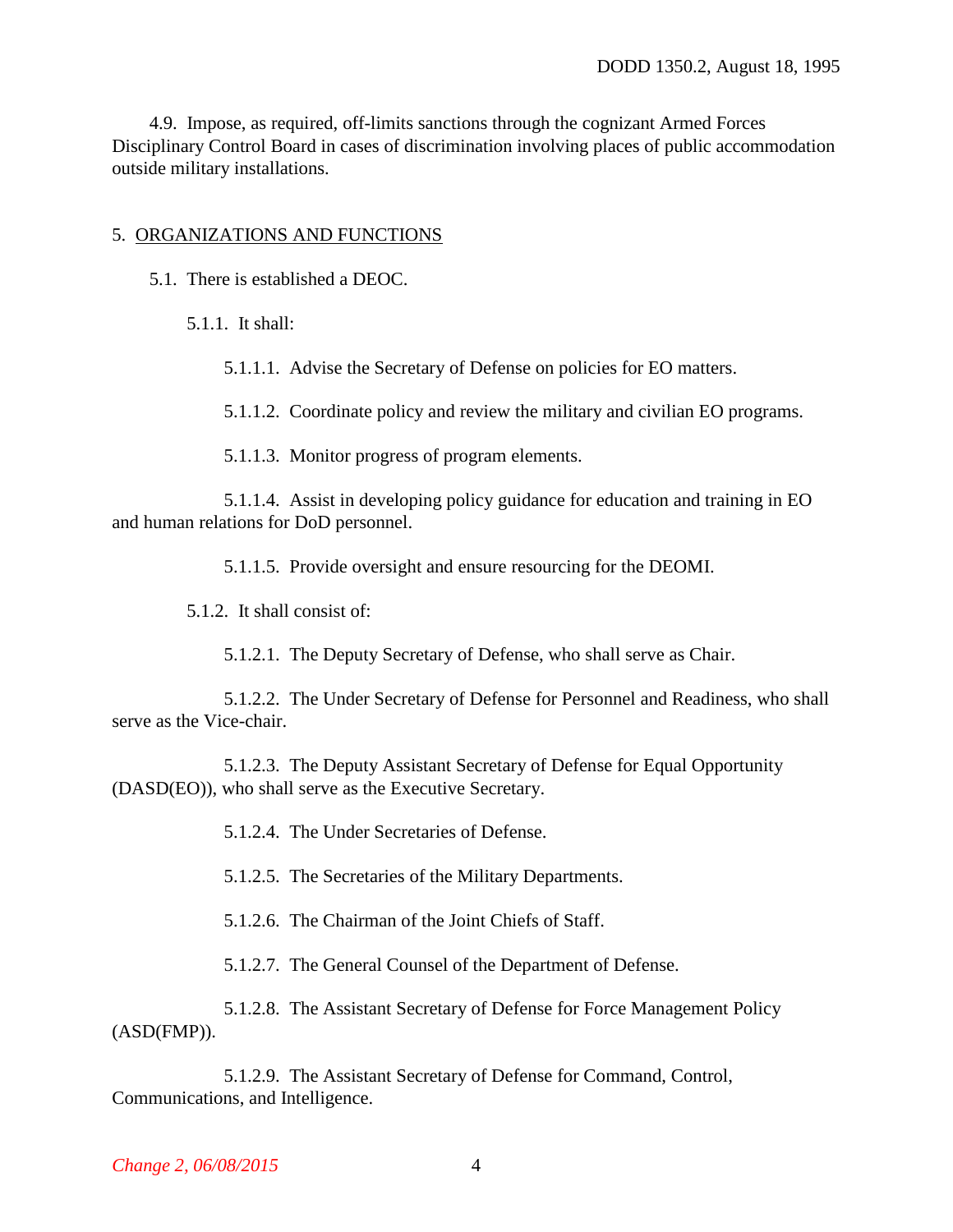5.1.2.10. The Director of Administration and Management, Office of the Secretary of Defense.

5.2. There is established a DEOMI.

5.2.1. The mission of DEOMI is to enhance combat and operational readiness by enhancing unit and organizational leadership and cohesion. This is accomplished by developing and conducting education and training in the administration of military, EO, EEO, and human relations.

5.2.1.1. The primary focus of DEOMI shall be on the training and education of DoD and Coast Guard military and civilian personnel to include the following:

5.2.1.1.1. Providing primary training for all DoD military and civilian personnel assigned to EO, EEO, and human relations programs, to include training on policies and programs on the prevention of sexual harassment and participation in extremist activities. Contractors retained by Defense organizations to perform EO/EEO-related functions shall also be afforded space available access to this training on a reimbursable basis. The full cost for contractor attendees shall be the sole responsibility of the sponsoring organization.

5.2.1.1.2. Providing special seminars and briefings for senior civilian and military leaders, including a mandatory 2-day program for all officers newly appointed to the grade of brigadier general or rear admiral (lower half) and all new members of the Senior Executive Service, and training for officers in the grade of major general and rear admiral, and above, and DoD civilians serving in Executive Schedule positions. To the extent possible, speakers and instructors for the mandatory 2-day program should at least be at a grade comparable to the target audience. The curricula for those courses shall be reviewed and approved by the ASD(FMP).

5.2.1.1.3. Providing assistance or consultation services, upon request, to DoD organizations, including professional military education (PME) schools in developing curricula and educational materials for EO, EEO, and human relations education.

5.2.1.1.4. Disseminating educational training materials to assist EO/EEO advisors and human relations instructors in remaining current in the EO/EEO subject area and in otherwise developing professionally.

5.2.1.2. Additional functions and activities of DEOMI shall include the following:

5.2.1.2.1. Performing EO, EEO, and human relations research with the Military Services, special research-related projects on request in support of the DEOC, and acting as a clearinghouse to monitor and disseminate research findings relavent to DoD and Coast Guard activities on EO, EEO, and human relations.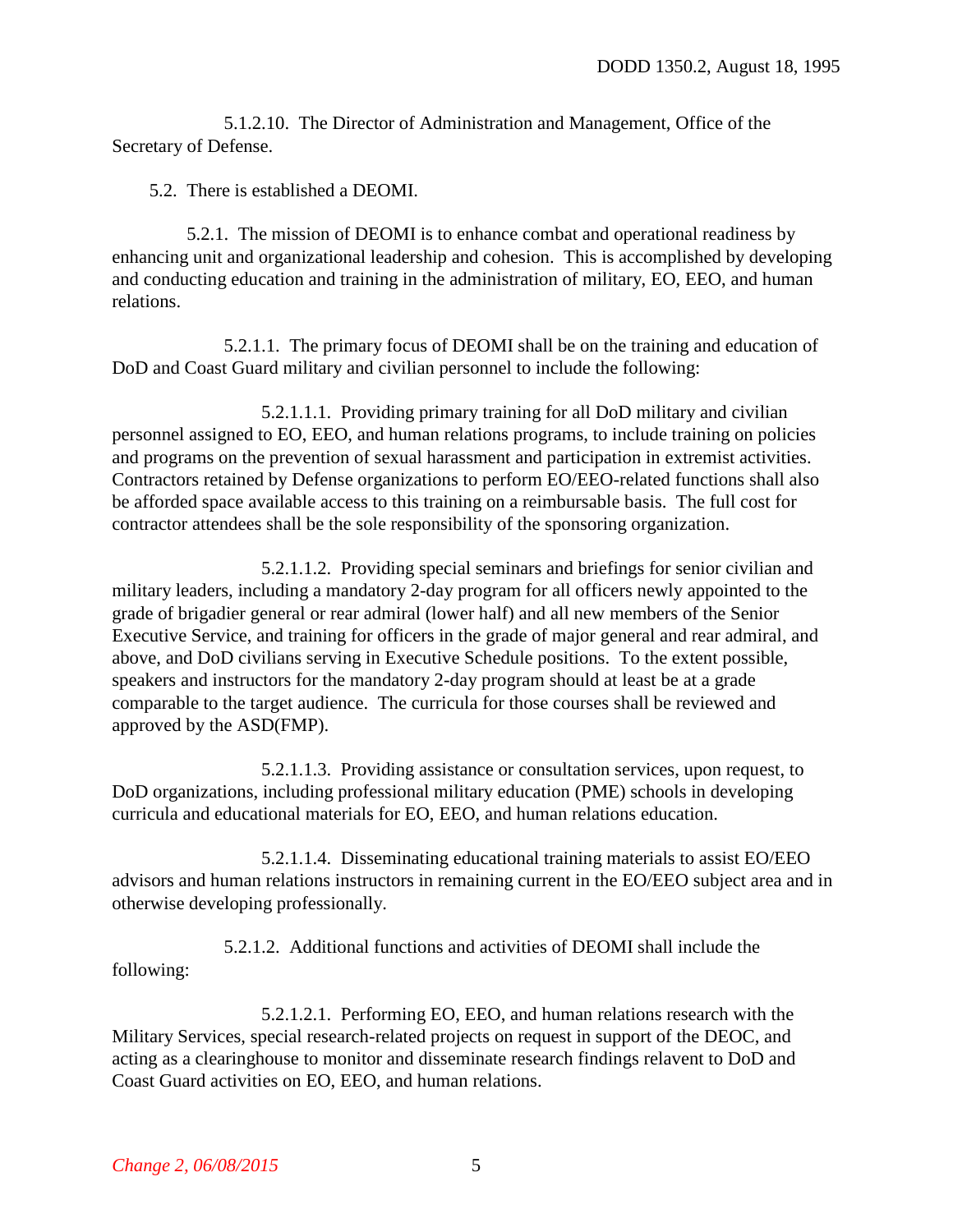5.2.1.2.2. Developing procedures for the dissemination of reference resources, lesson plans, research papers, and demographic databases that support programs outlined in this Directive through the use of existing computer-based electronic systems, such as electronic mail and establishment of a world wide web page on the internet and technologies such as teleconferencing to support EO/EEO advisors and specialists throughout the Military Services, and to link DoD human relations professionals, senior commanders, and Heads of Defense Agencies and DoD Field Activities worldwide.

5.2.1.2.3. Supporting research on the EO/EEO climate and sexual harassment in the Military Services and administering the Military Equal Opportunity Climate Survey (MEOCS) program as a by-request service for commanders and organization heads throughout the Department of Defense. DEOMI is authorized to conduct, in coordination with the Defense Manpower Data Center (DMDC), periodic random sample EO/EEO or human relations surveys of the Services and relevant Service subgroups to determine the status of the EO/EEO climate in the Department of Defense. For other surveys, DEOMI shall coordinate with DMDC and the Services involved before conducting surveys and research involving their members.

5.2.1.2.4. Serving in an advisory capacity to other Federal Departments and Agencies and to State and local governments and private sector organizations, as determined by the DEOMI Commandant consistent with applicable law and regulations and after consultation with the ASD(FMP) through the DASD(EO).

5.2.2. The DEOMI shall operate under the supervision, direction, and policy guidance of the ASD(FMP), through the DASD(EO). It shall be located as a tenant on Patrick Air Force Base, Florida, or another installation, as determined by the ASD(FMP). While located as a tenant at Patrick Air Force Base, the DEOMI shall be supported administratively and logistically by the *USD(P&R) and the* Department *Secretary* of the Air Force *in his or her capacity* as the DoD Executive Agent for DEOMI and the ASD(FMP) *as designated in DoD Directive 1020.02E (Reference (p))*.

5.2.3. The publications and research projects of DEOMI shall be reviewed and approved by an Editorial and Research Review Panel that shall be appointed by the ASD(FMP), and include representation from the Military Departments. The panel shall approve all material proposed for publication and distribution by DEOMI with the exception of curricula, periodic newsletters and similiar materials. The Panel shall review and approve all new research projects before initiation.

5.2.4. The policy and procedures governing academic freedom and nonattribution at DEOMI shall be consistent with those established at the National Defense University as determined by the DEOMI Commandant.

5.2.5. Personnel nominated or selected for assignment to DEOMI shall meet the following criteria: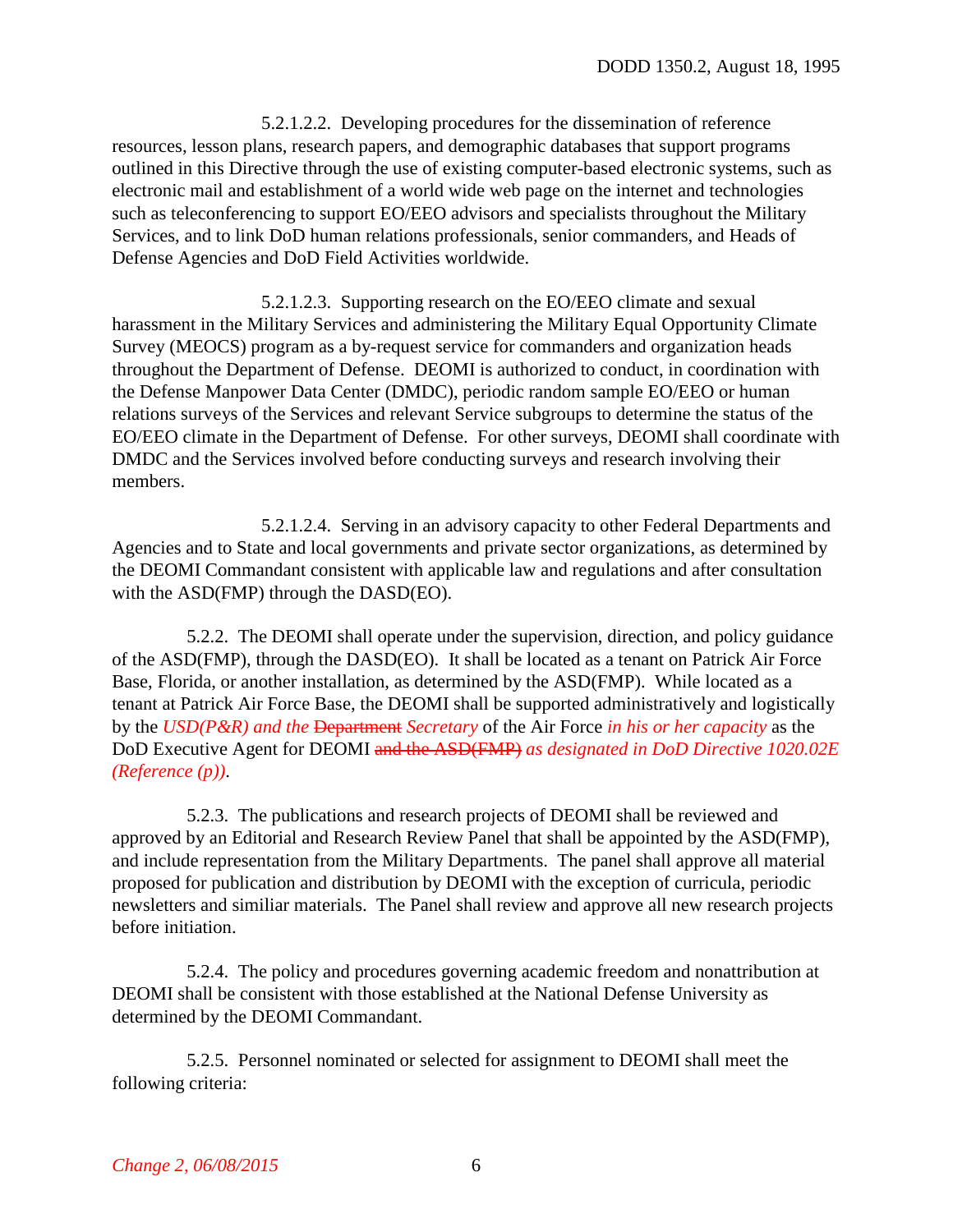5.2.5.1. The Commandant shall be selected by the ASD(FMP). That position shall rotate among representatives nominated by the Departments of the Army, the Navy, and the Air Force.

5.2.5.2. The ASD(FMP) shall establish criteria for assigning officers and enlisted personnel from the Military Services, including personnel of the U.S. Coast Guard and Reserve components, to faculty and staff positions at DEOMI. The minimum criteria for instructional staff assignments to DEOMI shall include the following:

5.2.5.2.1. Successful completion of the DEOMI EO staff advisor course

5.2.5.2.2. Possession of an undergraduate degree (officer).

5.2.5.2.3. Satisfactory completion of Service Instructor Training School

(all).

(all).

5.2.5.2.4. At least one successful tour as an EOA (enlisted).

5.2.5.2.5. Possession of associate (2-year) degree or equivalent level of college credit or experience (enlisted).

5.2.5.2.6. Individual and Service action, as necessary, to ensure a minimum of 3 years service following assignment to DEOMI (all).

5.2.6. The Commandant of DEOMI shall:

5.2.6.1. Prepare and update annually a 5-year plan for the DEOMI and DEOMI programs. The plan shall include priorities and projections that reflect the needs of the users of DEOMI services based on DoD Component input. The 5-year plan is subject to approval by the ASD(FMP).

5.2.6.2. Consult with the Military Services and the Chairman of the Joint Chiefs of Staff and their respective educational activities, as applicable, to obtain assistance on training methods and technologies and curriculum development and to ensure that DEOMI training is responsive to the needs of its customers.

5.2.6.3. Conduct consultation and bench marking with organizations inside and outside of the Department of Defense, as applicable, to incorporate new technologies, methodologies, and material to enhance the capabilities and products of DEOMI.

5.2.6.4. Produce EO/EEO course graduates who are able to effectively meet Service requirements in the field with minimum on the job training and orientation in their new position to include the ability to effectively apply EO/EEO facilitation skills in the field environment.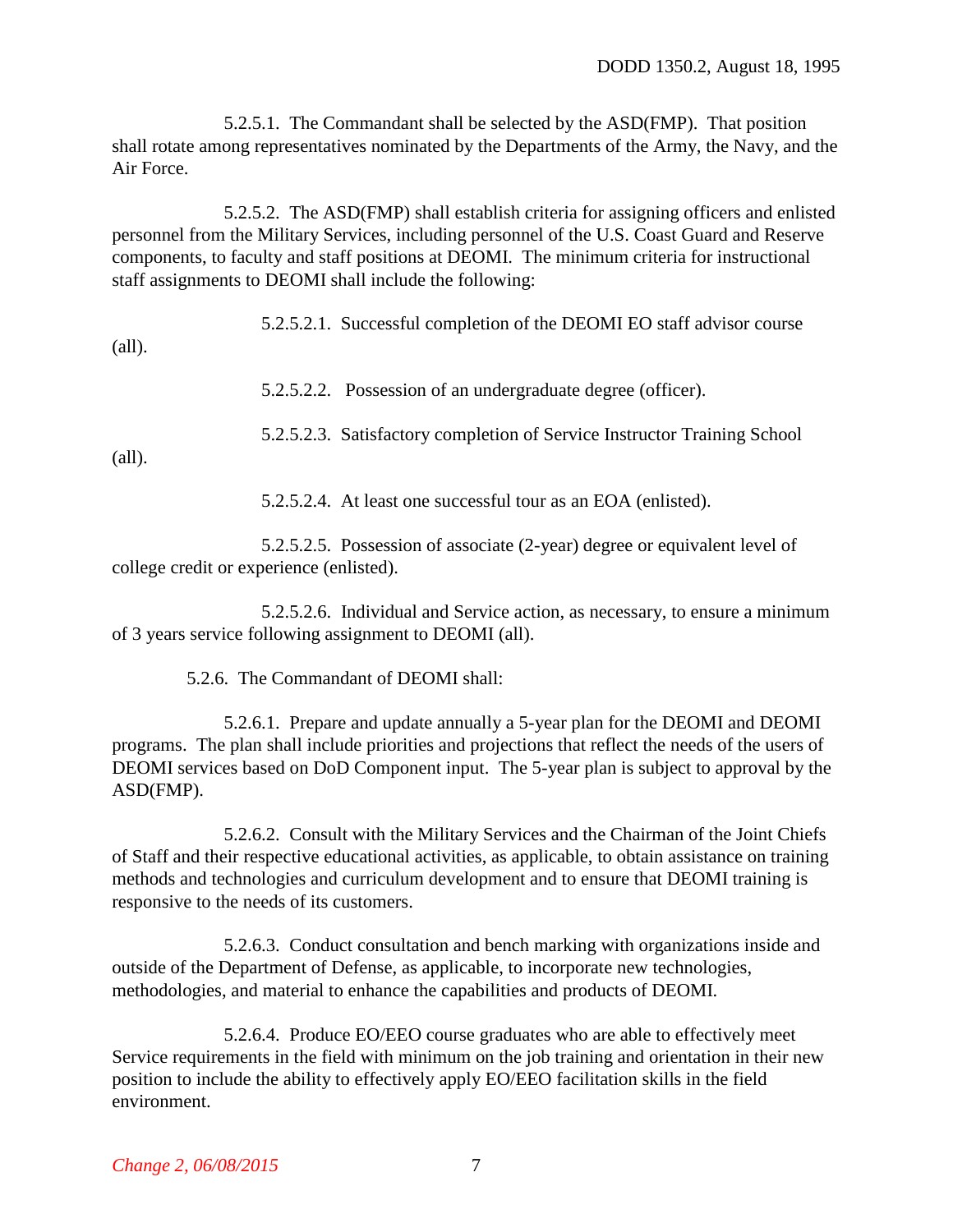#### <span id="page-7-0"></span>6. RESPONSIBILITIES

- 6.1. The Under Secretary of Defense for Personnel and Readiness shall:
	- 6.1.1. Develop overall MEO policy.
	- 6.1.2. Monitor compliance with this Directive.
	- 6.1.3. Serve as the Vice-chair of the DEOC.

6.1.4. Ensure that the ASD(FMP):

6.1.4.1. Represents and advises him or her in MEO matters consistent with DoD Directive 5124.2 (reference (j)).

6.1.4.2. Serves as a member of the DEOC.

6.1.4.3. Exercises authority and direction over the Office of the Deputy Assistant Secretary of Defense for Equal Opportunity in developing DoD programs to ensure EO for military personnel in the total force.

6.1.4.4. Develops, executes, and monitors the effectiveness of MEO policies in support of national security objectives.

6.1.4.5. Ensures that the DoD Components fulfill the requirements of this Directive.

6.1.4.6. Provides supervision, direction, and policy guidance to DEOMI through the DASD(EO) and selects the Commandant of DEOMI from Military Service nominations.

6.1.4.7. Establishes reporting categories and monitors specific goals to be included in the affirmative action programs and annual MEO assessments of each Military Service under DoD Instruction 1350.3 (reference (f)).

6.1.4.8. Reviews and refers to the appropriate Military Service all complaints of unlawful discrimination (to include sexual harassment) sent to the Secretary of Defense or the Under Secretary of Defense for Personnel and Readiness (USD(P&R)).

6.1.4.9. Ensures fair, impartial, and timely investigation, resolution, and followup, to include feedback to complainants, of all formal complaints of discrimination arising under this Directive at all levels within the Department of Defense, consistent with 5 U.S.C. 552a, "The Privacy Act of 1974" (reference (k)), and implementing DoD guidance.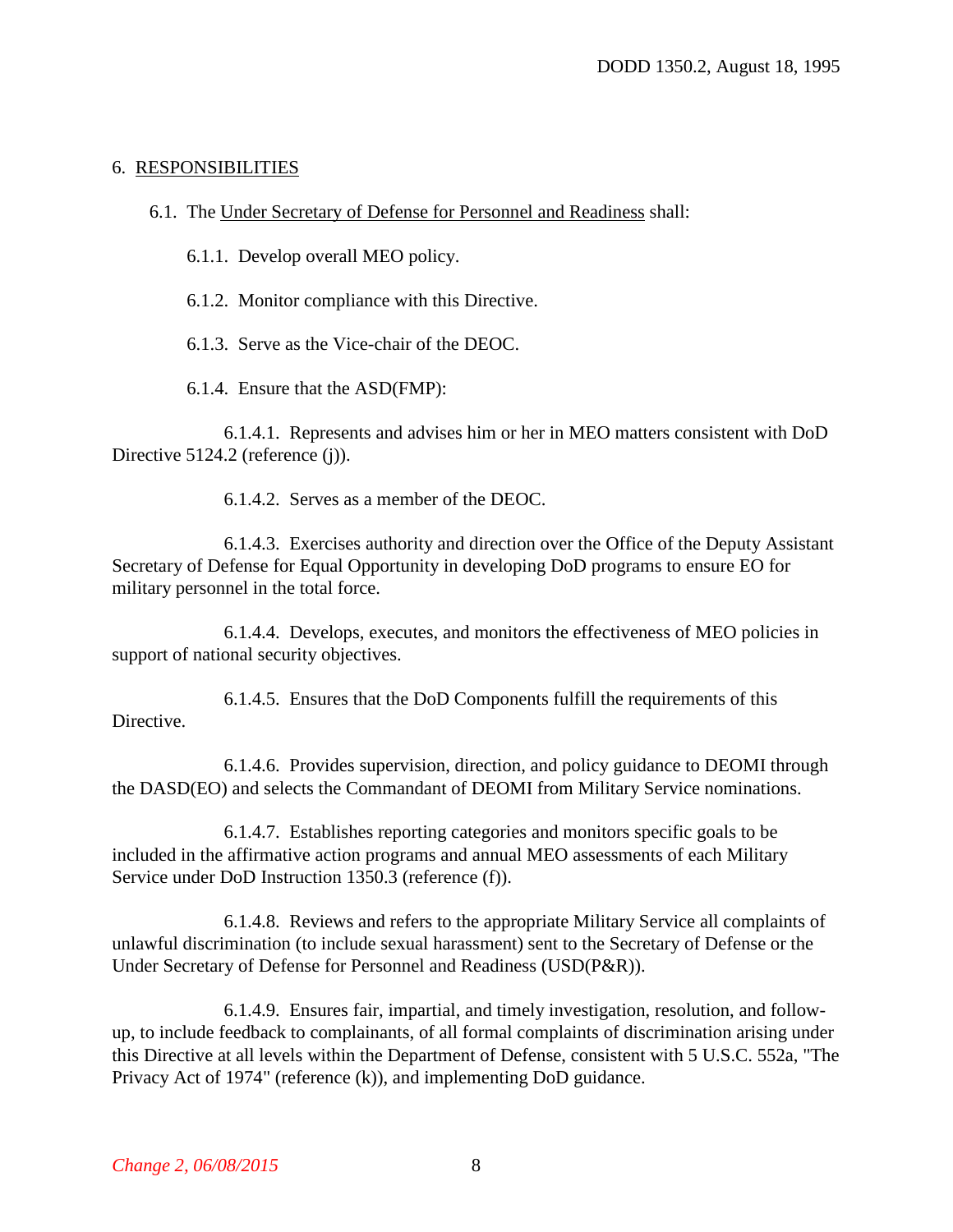6.1.4.10. Establishes procedures for recurring annual reviews of DEOMI services and a biennial review of DEOMI curricula.

6.2. The Secretaries of the Military Departments are responsible for EO and for ensuring compliance with this Directive within their respective Services and shall:

6.2.1. Ensure that all DoD EO policies and programs are understood and executed at all levels of military command and that EO programs and protection extend to Service members who serve in joint-duty positions.

6.2.2. Require commanders to assess their organizational EO climate, preferably as part of their assumption of command, and schedule follow-up assessments periodically during their command tenure. Commanders shall be held accountable for the EO climates in their commands. See item [E2.1.7.,](#page-15-0) enclosure 2.

6.2.3. Continuously review and update documents and eliminate practices that unlawfully discriminate against military personnel based on race, religion, color, sex, or national origin.

<span id="page-8-0"></span>6.2.4. Develop policies to prevent unlawful discrimination and sexual harassment, and require that commanders prominently post and enforce them. Personnel should be made aware of the policies and procedures for filing a complaint of reprisal under DoD Directive 7050.6 [\(reference \(l\)\).](#page-14-3) Violations of the policies set forth in this Directive may constitute violations of specific articles of the Uniform Code of Military Justice (UCMJ) [\(reference \(m\)\).](#page-14-4)

6.2.5. Establish and publish complaint procedures. These procedures shall cover both formal and informal means for resolving complaints and shall include timelines for resolution (normally 60 days), feedback, and follow-up mechanisms, as well as examples of prohibited reprisal actions and measures that can be taken to counter these actions. Reserve component timelines should take drilling periods into account. To deal effectively with reprisals in the Reserve components, follow-up on sexual harassment and discrimination cases in the National Guard and Reserves should extend through a period of 1 year following conflict resolution. Ensure that all discrimination complaints are investigated in a fair, impartial, and prompt manner, and that all reports of investigation of formal complaints are reviewed for legal sufficiency. Ensure that appropriate disciplinary and corrective actions are taken if unlawful discrimination or reprisal is substantiated.

6.2.6. Feed back information about both the status and outcome of the complaint; e.g., who is investigating, projected completion date, and whether the allegations were substantiated. When requested, the complainant should be provided a copy of the investigating officer's final report, redacted as necessary to comply with the Privacy Act of 1974 [\(reference \(k\)\)](#page-14-5) and other applicable laws and regulations. Information about specific adverse actions taken against an individual is generally not disclosed unless such information is a matter of public record (e.g., court-martial proceedings) or when otherwise required to be released by statute.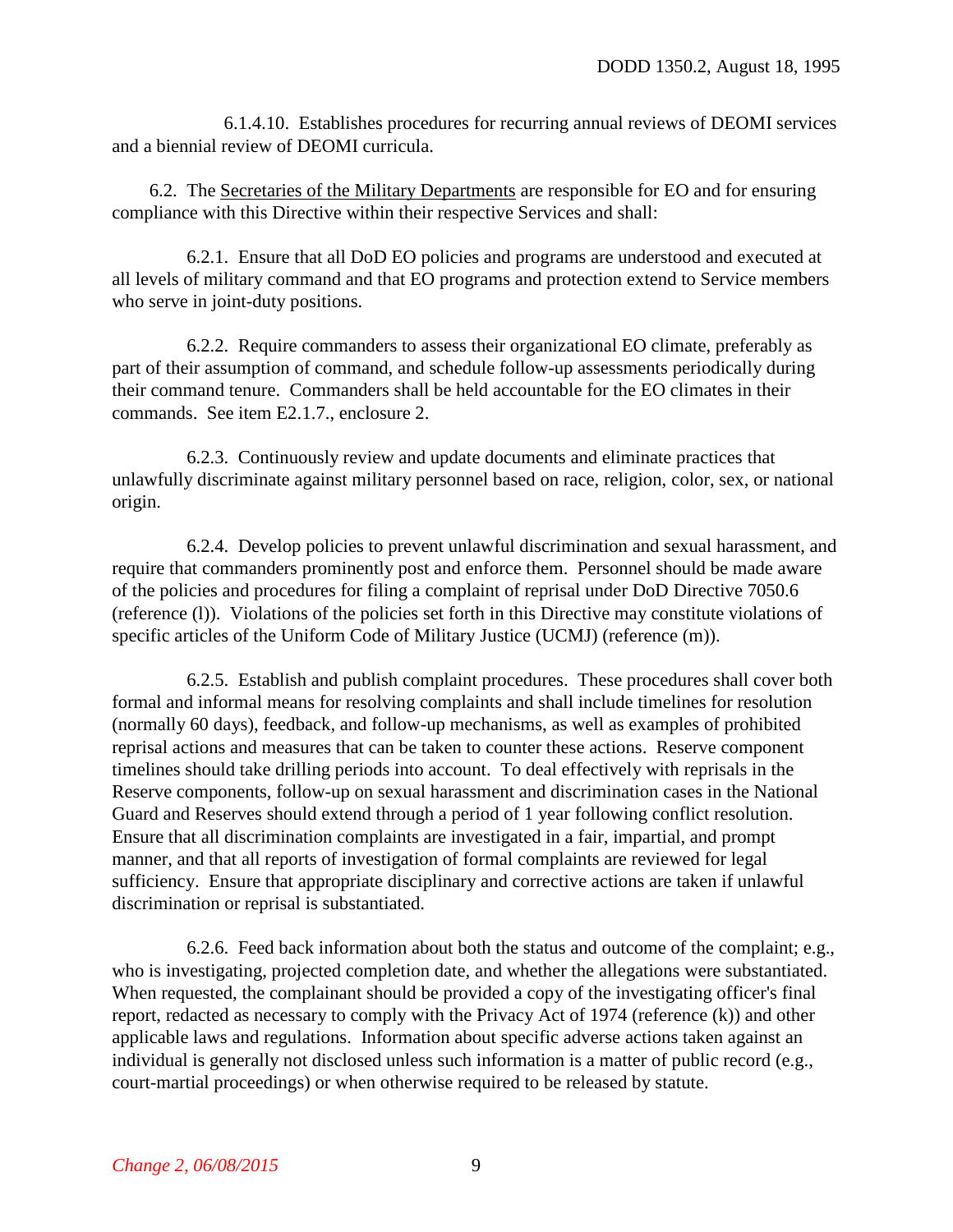6.2.7. Develop forms for the documentation of each step in the formal complaint process, including pre-decision updates and post-decision follow-ups with the complainant consistent with the Privacy Act of 1974 [\(reference \(k\)\)](#page-14-5) and implementing DoD guidance. Complaint forms and reporting systems should clearly identify the duty status involved in Reserve component cases. Service members should be encouraged to file complaints promptly, normally within 60 days of the incident.

6.2.8. Provide a central point of contact at the installation level or below, staffed with qualified and trained EO counselors, to receive formal complaints of unlawful discrimination and sexual harassment.

6.2.9. Establish toll-free or local hot (or advice) lines that provide information on how and where to file complaints and what kinds of behaviors constitute unlawful discrimination and sexual harassment. Personnel working these lines shall be fully trained to address National Guard and Reserve component situations in addition to those on active duty.

6.2.10. Establish criteria for the appeal of administrative findings of formal complaints of unlawful discrimination and sexual harassment. The sole mechanism for appealing the disposition of an informal complaint shall be to file a formal complaint. The first-level appeal of an administrative finding on a formal complaint should be to an installation-level commander, or, in the case of personnel not assigned to an installation (e.g., on ships), to the first commander in the chain with general court-martial convening authority. Subsequent and final appeal procedures should be established within each Service at the level of the Secretary of the Military Department. The appeal procedure should not be an adversarial process, nor does it require personal appearances or hearing rights. The Secretary or other designated official will decide the appeal based on the written record and any written arguments submitted with the appeal. The appeal authority may sustain or overrule the finding below or remand the matter for further factfinding.

6.2.10.1. Both the complainant and the subject(s) of the complaint may appeal administrative findings of discrimination or no discrimination.

6.2.10.2. To avoid delaying or impeding the prompt and effective resolution of complaints, commanders are not required to withhold appropriate administrative action while an appeal is pending.

6.2.10.3. This administrative appeal process is not applicable to findings rendered pursuant to command action under the UCMJ (reference (m)) (i.e., nonjudicial punishment or court-martial). When a commander initiates or has previously initiated action under reference (m), that action shall take precedence over any ongoing or contemplated administrative actions or appeals. In such circumstances, reference (m) appellate processes are the exclusive appellate mechanisms available.

<span id="page-9-0"></span>6.2.11. Ensure that victims' support programs provide information on services, and assistance in obtaining them. The Services shall ensure that programs for counseling,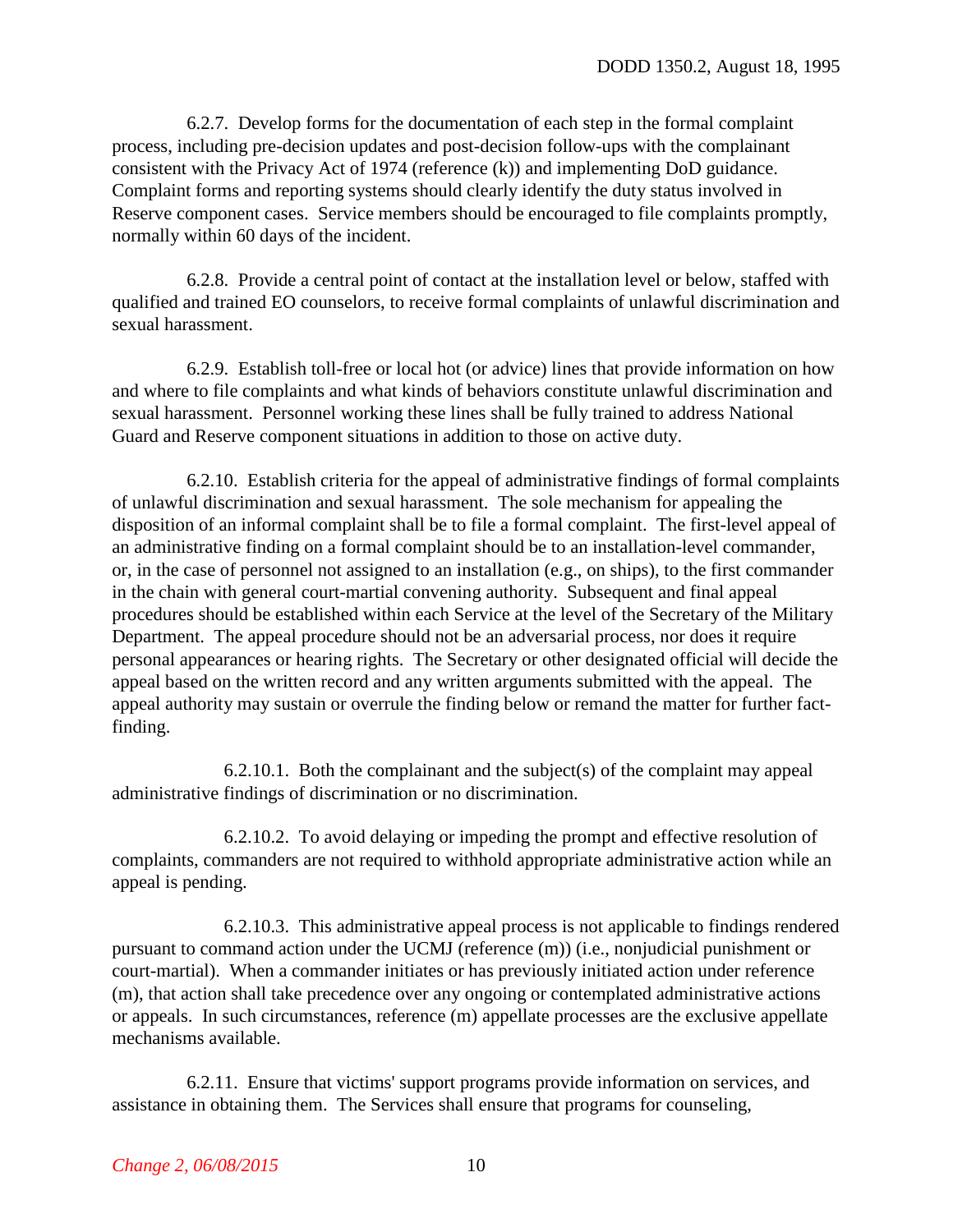information, referral, and other assistance are made available to Service members who have experienced unlawful discrimination or sexual harassment.

6.2.12. Establish and fill sufficient full-time staff positions and allocate sufficient resources to conduct all EO programs. Qualifications and grades of personnel serving in EO billets shall be specified. EO staff personnel shall be selected for training at DEOMI by Serviceestablished criteria and placed upon assignment at a level that enables them to communicate effectively the goals and objectives of the program and to obtain the understanding, support, commitment, and involvement of the organization's leaders. The professional development training of EO staff personnel shall include continuing education and training to ensure mastery and competency in the EO field.

6.2.13. Ensure that all personnel not assigned to EO billets, but having programassociated responsibilities, such as inspectors general (IGs), chaplains, judge advocates, investigating officers, and personnel working in victims' assistance and support programs, receive such training as may be necessary for them to carry out their EO duties. Servicedeveloped training plans for such personnel should be submitted to DEOMI for review and comment.

6.2.14. Ensure that all military personnel, including command selectees and flag and general officers, receive adequate training in EO, human relations, and prevention of sexual harassment on a recurring basis, and at all levels of PME. Service-wide training programs, when not conducted by DEOMI personnel, shall be submitted to DEOMI for prompt review and comment.

6.2.15. Ensure that all rating and reviewing officials evaluate a member's compliance with DoD and Component directives prohibiting unlawful discrimination and sexual harassment and document serious or repeated deviations from such directives in performance reports.

6.2.16. Ensure that Reserve component members' off-duty or non-duty behaviors that affect the military workplace are covered by the unlawful discrimination and sexual harassment prevention programs, emphasizing the principle of "full-time values - part-time careers." An example of off-duty or non-duty behavior that impacts on the workplace is quid pro quo (something for something) sexual harassment. See items [E2.1.15.1.](#page-17-2) & [E2.1.15.2.,](#page-17-3) enclosure 2.

6.2.17. Recognize the unique characteristics of the Reserve components when establishing programs and procedures for processing unlawful discrimination and sexual harassment involving members of the Reserve components, whether as complainants or respondents.

6.2.18. Develop management information and reporting systems to determine the progress for each AAP goal, consistent with DoD Instruction 1350.3 [\(reference \(f\)\).](#page-14-1)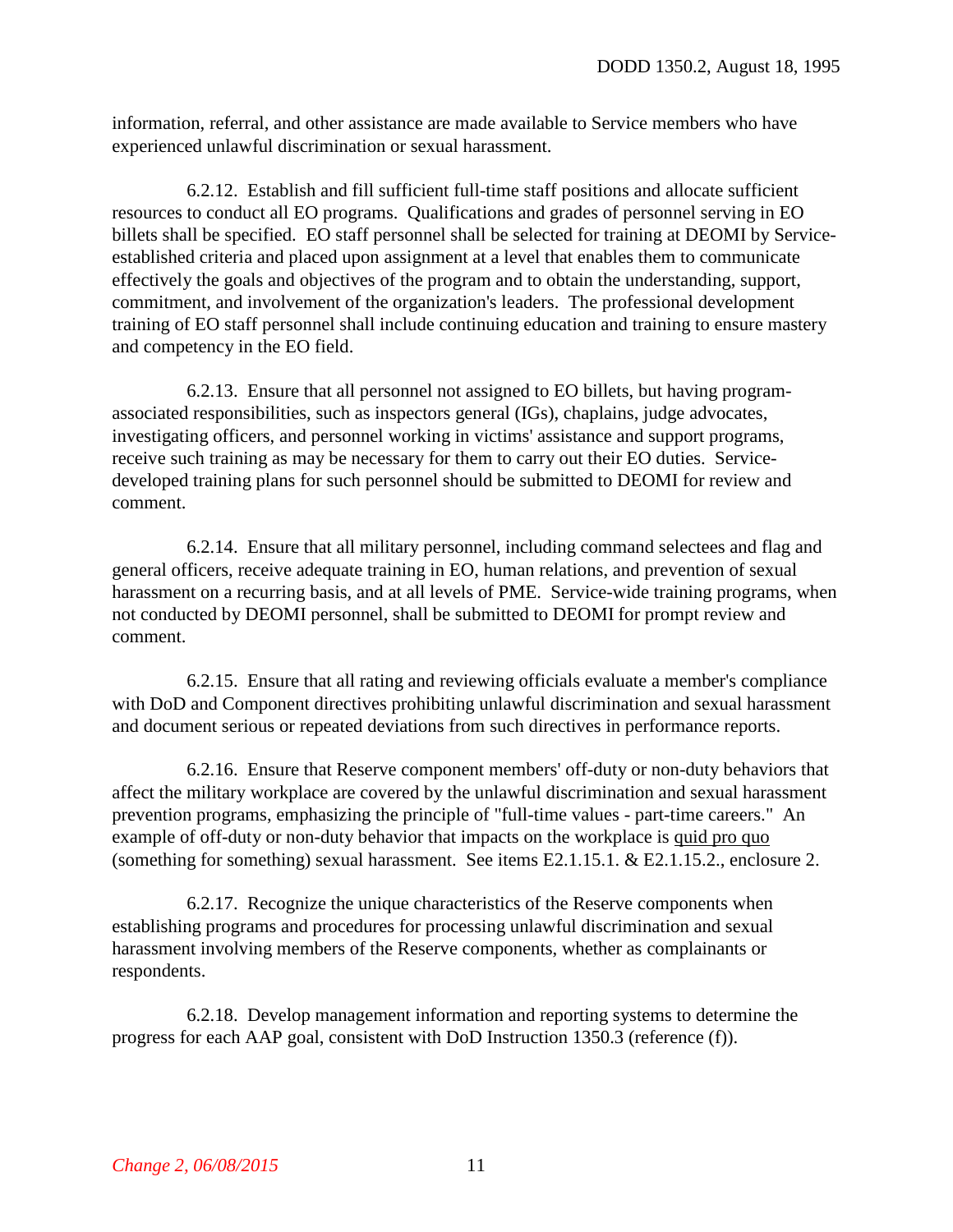<span id="page-11-0"></span>6.2.19. Forward a fiscal year report to the  $USD(P\&R)$  outlining their progress in achieving the established MEO objectives of their AAPs. This report shall be due each year on February 1, and is described further in [reference \(f\).](#page-14-1)

6.3. The Commanders of the Combatant Commands and Directors of Defense Agencies under OSD Principal Staff Assistants and those that report directly to the Secretary or Deputy Secretary of Defense shall be responsible for EO within their respective areas of responsibility and ensure compliance with the policies set forth in this Directive. Because such Agency heads generally do not exercise career management or UCMJ authority (reference (m)) over assigned military personnel, special consideration must be exercised in meeting DoD EO standards for assigned personnel. At a minimum, they shall:

6.3.1. Ensure that all DoD EO policies and programs are understood and executed throughout the organization, to include:

6.3.1.1. Establishing an EO program that complies with the guidelines of this Directive and reflects the standards, values, and principles of existing Service programs, resources, and counseling services. Commanders and Agency heads should be aware that some Service members may only know of, or be comfortable using, their parent Service's complaint system. These individuals should not be denied the benefit of their parent Service's EO and counseling systems if necessary to ensure the DoD standards on complaint handling are met for each member.

6.3.1.2. Appointing an assigned EO advisor who will initiate the administrative processes and prepare initial reports for the commander's or director's review and disposition. Generally, these positions need not be full-time, but incumbents should receive DEOMIapproved training that enables them to administer a responsive EO program.

6.3.1.3. Establishing and publishing procedures for appealing the findings of formal complaints of unlawful discrimination and sexual harassment that comply with [subparagraphs 6.2.4.](#page-8-0) through [6.2.11.,](#page-9-0) above. Appeal procedures should provide for referral to appropriate general courts martial convening authority. Subsequent and final appeal procedures should end at the level of the respondent's or complainant's Military Department Secretary. To the extent commanders and Agency heads rely on the installation host Service to provide complaint processing, investigation support, and counseling or referral services, these relationships should be formally established and published.

6.3.2. Ensure that appropriate disciplinary and corrective actions are taken if unlawful discrimination or reprisal is substantiated. If the appropriate administrative or disciplinary sanction is not within the supervising commander's or director's authority (e.g., nonjudicial punishment, promotion removal actions, or administrative separation actions), refer the case to the offender's installation host Service or Service command element for disposition and action.

6.4. The Secretaries of the Army and the Air Force shall ensure that the Chief, National Guard Bureau, fulfills his or her responsibilities for EO within his or her jurisdiction, fully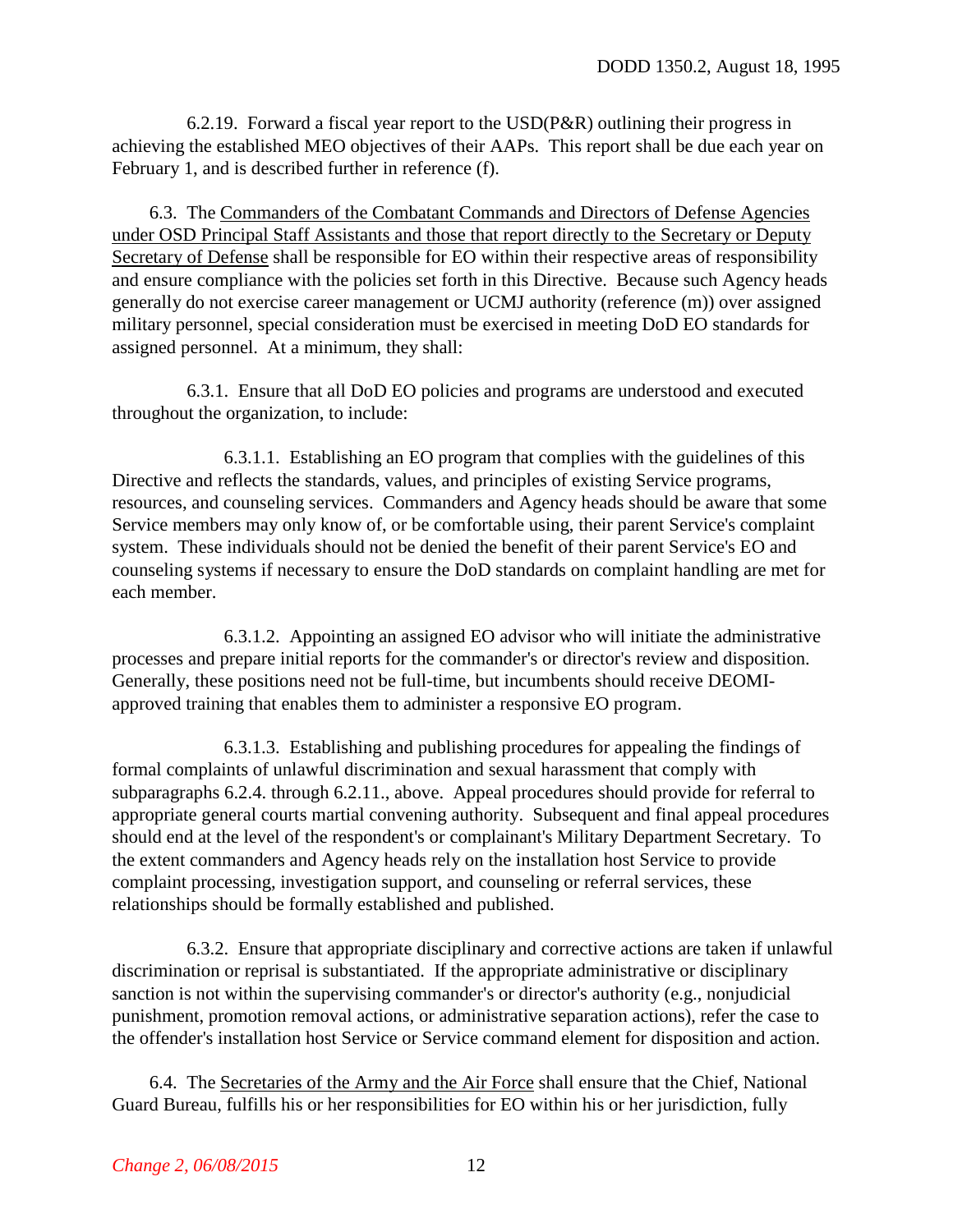consistent with the broader DoD objectives and 42 U.S.C. 2000d [\(reference \(n\)\)](#page-14-6) and shall establish discrimination and sexual harassment complaints procedures that include:

6.4.1. All the provisions of [subparagraphs 6.2.4.](#page-8-0) through [6.2.11.,](#page-9-0) above.

6.4.2. Both the Army and Air National Guard.

6.4.3. The provision that the National Guard Bureau maintain final review or decision authority over discrimination complaints within its purview.

#### 7. INFORMATION REQUIREMENTS

The information requirement identified in [subparagraph 6.2.19.,](#page-11-0) above, has been assigned Report Control Symbol DD-P&R(A)1760, in accordance with DoD 8910.1-M [\(reference \(o\)\).](#page-14-7) Reporting requirements are contained in enclosure 3 and further amplified in DoD Instruction 1350.3 [\(reference \(f\)\).](#page-14-1)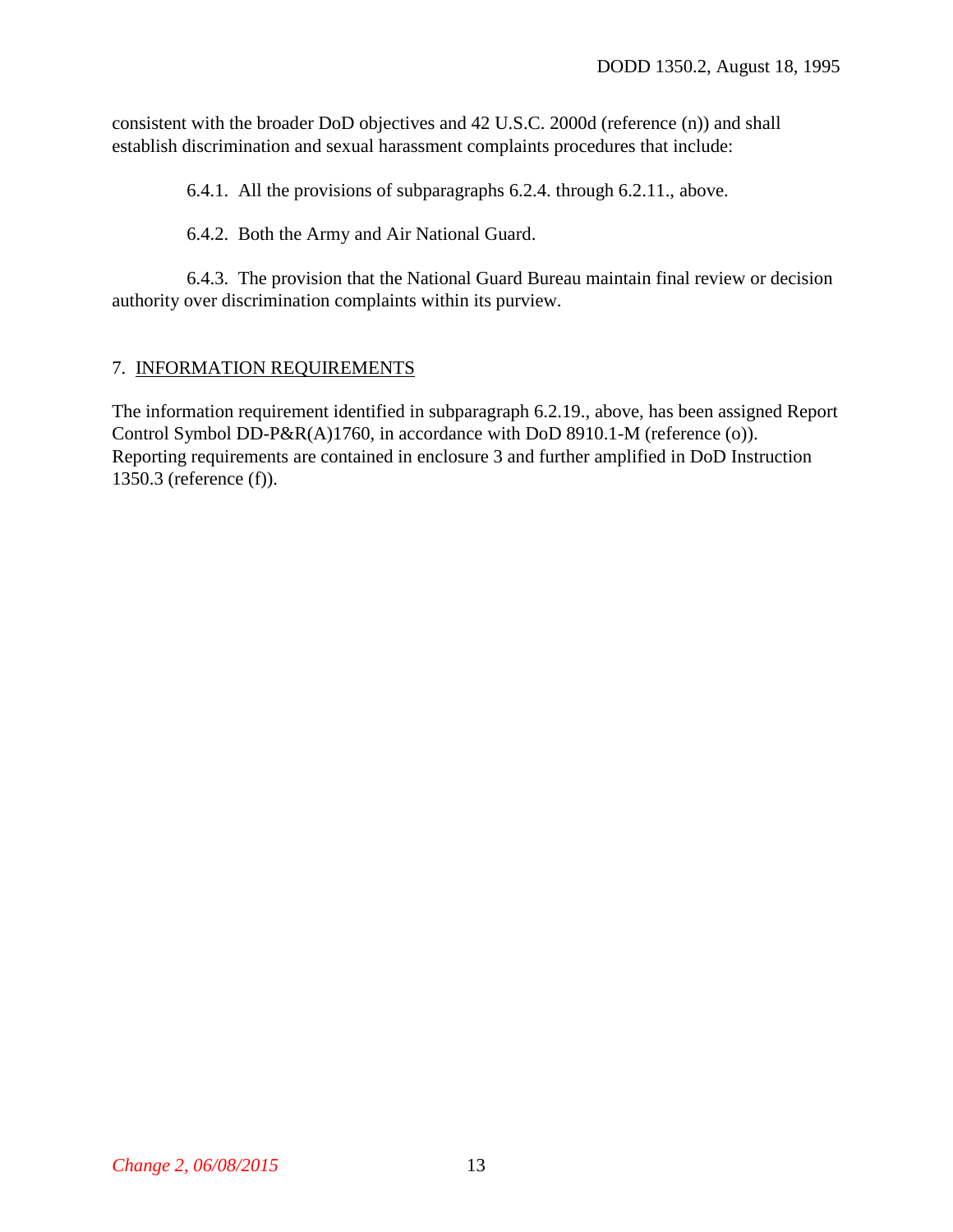# 8. EFFECTIVE DATA AND IMPLEMENTATION

This Directive is effective immediately. Forward one copy of implementing documents to the Under Secretary of Defense for Personnel and Readiness within 90 days; forward one copy of changes to existing implementing documents within 60 days.

John

Deputy Secretary of Defense

Enclosures - 3

- E1. References, continued
- E2. Definitions
- E3. MEO Reporting Requirements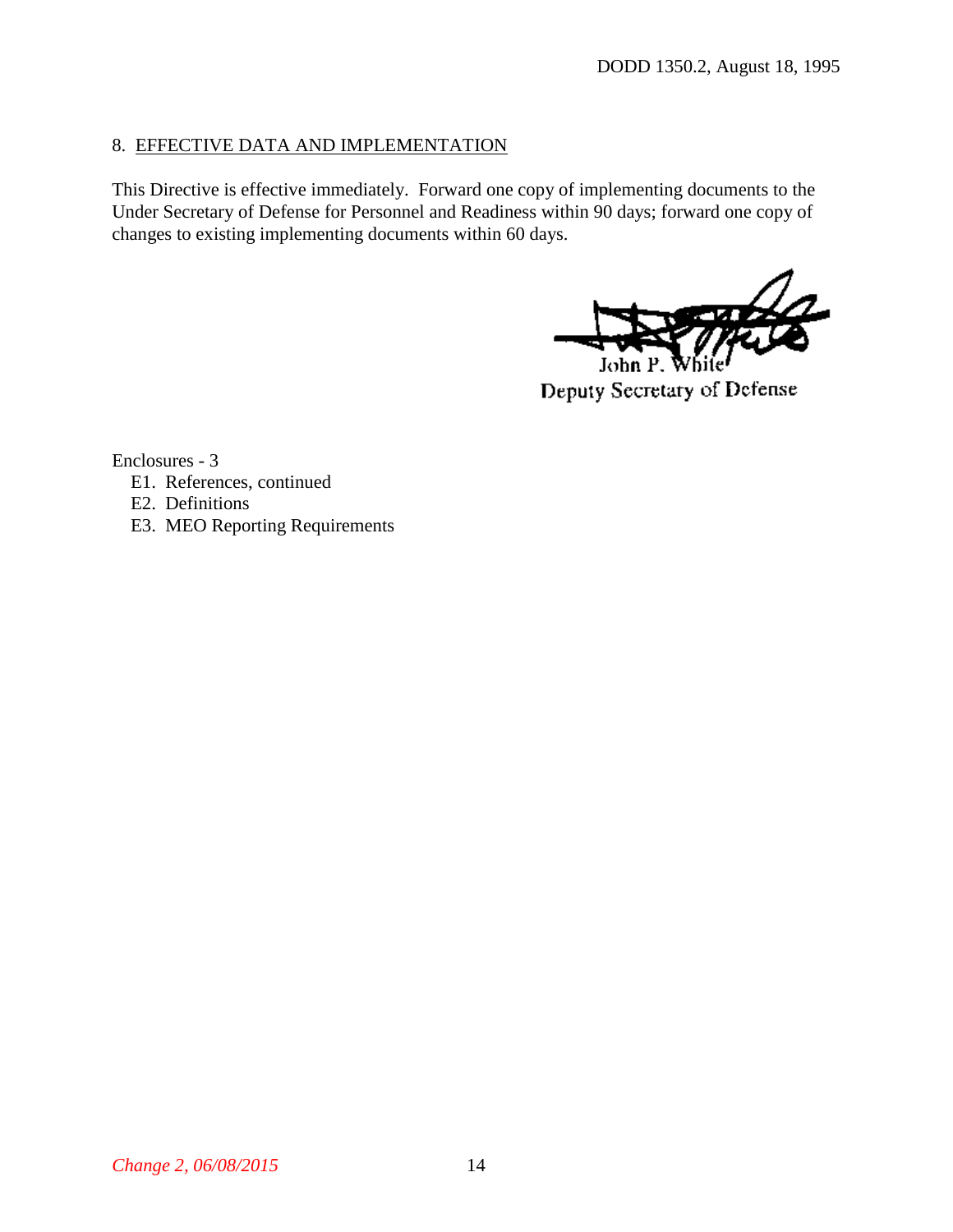# E1. ENCLOSURE 1

## REFERENCES, continued

- <span id="page-14-0"></span>(e) Defense Equal Opportunity Council Task Force on Discrimination and Sexual Harassment Report, May 1995
- <span id="page-14-1"></span>(f) DoD Instruction 1350.3, "Affirmative Action Planning and Assessment Process," February 29, 1988
- <span id="page-14-2"></span>(g) DoD Directive 5410.18, "Community Relations," July 3, 1974
- (h) DoD Instruction 1100.16, "Equal Opportunity in Off-Base Housing," August 14, 1989
- (i) Section 1535 of title 31, United States Code, "The Economy Act" (as amended)
- (j) DoD Directive 5124.2, "Under Secretary of Defense for Personnel and Readiness (USD(P&R))," October 31, 1994
- <span id="page-14-5"></span>(k) Section 552a of title 5, United States Code, "The Privacy Act of 1974"
- <span id="page-14-3"></span>(l) DoD Directive 7050.6, "Military Whistleblower Protection," August 12, 1995
- <span id="page-14-4"></span>(m) Chapter 47 of title 10, United States Code, "Uniform Code of Military Justice"
- <span id="page-14-6"></span>(n) Section 2000d of title 42, United States Code, "Federally Assisted Programs"
- <span id="page-14-7"></span>(o) DoD 8910.1-M, "DoD Procedures for Management of Information Requirements," November 1986
- *(p) DoD Directive 1020.02E, "Diversity Management and Equal Opportunity in the DoD," June 8, 2015*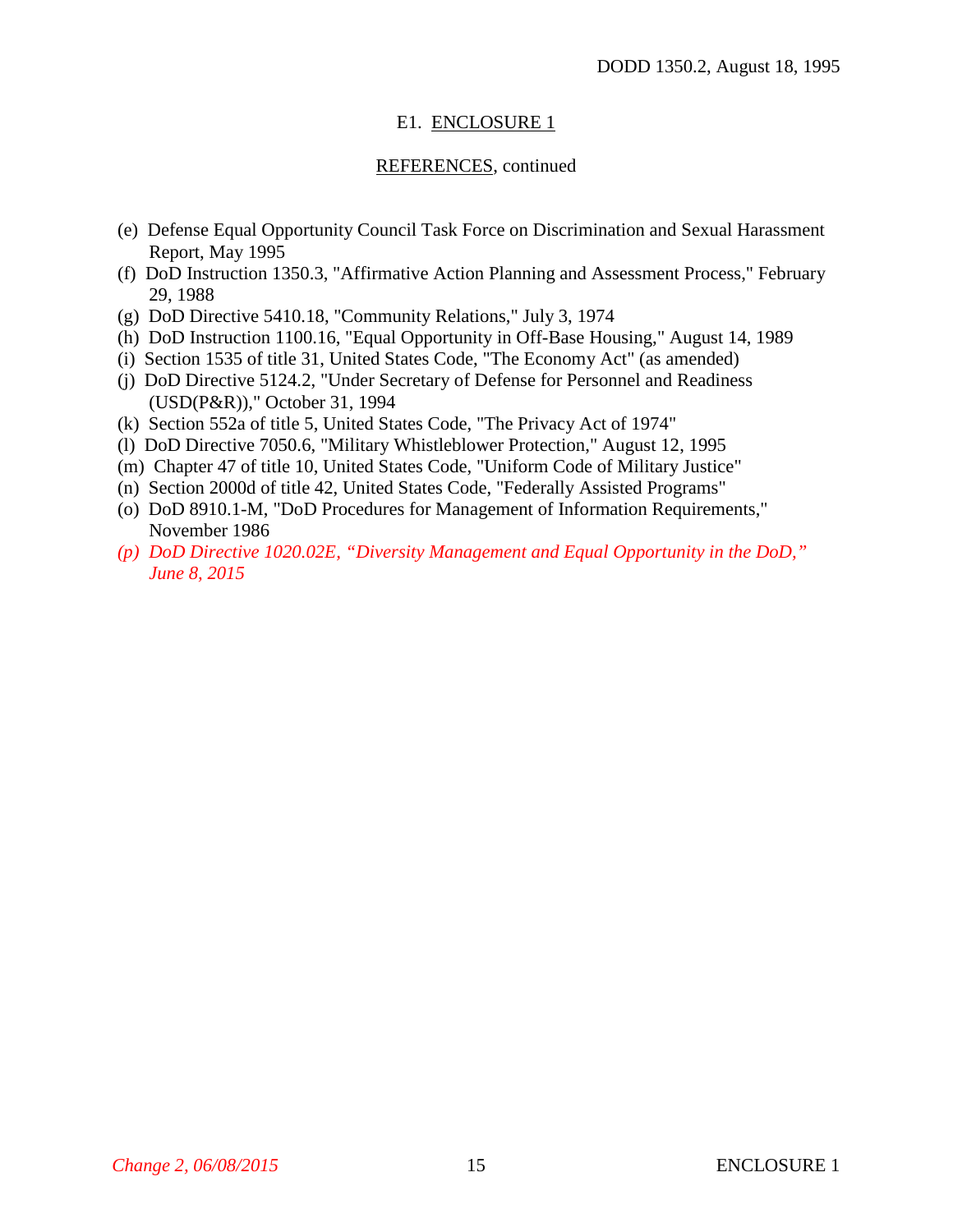# E2. ENCLOSURE 2

# **DEFINITIONS**

E2.1.1. Affirmative Action. Methods used to achieve the objectives of the MEO program. Processes, activities, and systems designed to prevent, identify, and eliminate unlawful discriminatory treatment as it affects the recruitment, training, assignment, utilization, promotion, and retention of military personnel.

E2.1.2. Complaint. An allegation of unlawful discrimination based on race, color, national origin, religion, or sex.

E2.1.2.1. Informal Complaint. Allegation of unlawful discrimination or sexual harassment, made either orally or in writing, that is not submitted as a formal complaint.

E2.1.2.2. Formal Complaint. Allegation of unlawful discrimination or sexual harassment that is submitted in writing to the authority designated for receipt of such complaints in Service implementing regulations.

E2.1.3. Complainant. A Service member who submits allegations of unlawful discrimination (as defined in item [E2.1.16.,](#page-17-1) below).

E2.1.4. Defense Equal Opportunity Council (DEOC). A senior executive-level decisionmaking body that provides advice and counsel to the Secretary and Deputy Secretary of Defense on all DoD EO and/or EEO matters.

E2.1.5. DoD Military Equal Opportunity (MEO) Program. The DoD-wide military program of EO that is accomplished through efforts by the DoD Components. It provides an environment in which Service members are ensured an opportunity to rise to the highest level of responsibility possible in the military profession, dependent only on merit, fitness, and capability.

E2.1.6. Equal Opportunity (EO). The right of all persons to participate in, and benefit from, programs and activities for which they are qualified. These programs and activities shall be free from social, personal, or institutional barriers that prevent people from rising to the highest level of responsibility possible. Persons shall be evaluated on individual merit, fitness, and capability, regardless of race, color, sex, national origin, or religion.

<span id="page-15-0"></span>E2.1.7. Equal Opportunity (EO) Climate Assessment. Determining the "health" and functioning effectiveness of an organization by examining such factors as morale, teamwork, and communication. This is accomplished through some or all of the following: group and/or individual interviews, observations, surveys or questionnaires, and reviews of records and reports.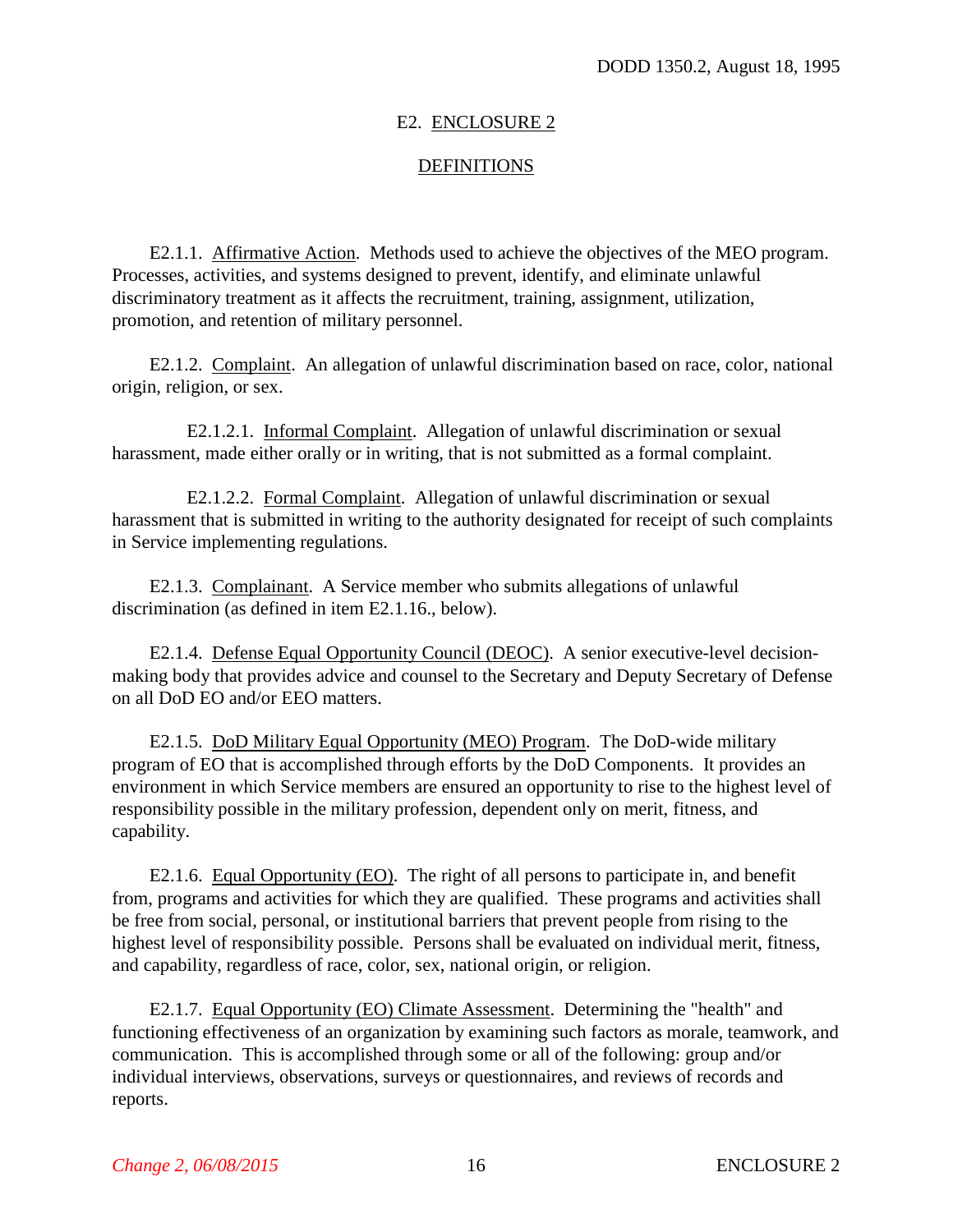E2.1.8. Ethnic and Racial Categories. The basic racial and ethnic categories for DoD reporting are defined as follows:

E2.1.8.1. American Indian or Alaskan Native. A person having origins in the original peoples of North America.

E2.1.8.2. Asian or Pacific Islander. A person having origins in any of the original peoples of the Far East, Southeast Asia, the Indian subcontinent, or the Pacific Islands. This area includes China, India, Japan, Korea, the Philippine Islands, and Samoa.

E2.1.8.3. Black (Not of Hispanic Origin). A person having origins in any of the original peoples of Africa.

E2.1.8.4. Hispanic. A person having origins in any of the original peoples of Mexico, Puerto Rico, Cuba, Central or South America, or of other Spanish cultures, regardless of race.

E2.1.8.5. White (Not of Hispanic Origin). A person having origins in any of the original peoples of Europe, North Africa, or the Middle East.

E2.1.9. Legal Sufficiency Review. A review of an investigation into a formal complaint of unlawful discrimination or sexual harassment to determine whether:

E2.1.9.1. The investigation complies with all applicable legal and administrative requirements;

E2.1.9.2. The investigation adequately addresses the matters complained of;

E2.1.9.3. The evidence supports the findings of the investigating officer or board;

E2.1.9.4. The conclusions and recommendations of the investigating officer or board are consistent with the findings; and,

E2.1.9.5. Any errors or irregularities exist, and, if so, their legal effect, if any.

E2.1.10. National Origin. An individual's or ancestor's place of origin. Also applies to a person who has the physical, cultural, or linguistic characteristics of a national group.

E2.1.11. Protected Communication. A lawful communication to a Member of Congress, an IG, any member of a DoD audit, inspection, investigation or law enforcement organization, or to any other person or organization (including any person or organization in the chain of command) designated pursuant to regulations or other established administrative procedures to receive such communications, to which a member of the Armed Forces makes a complaint or discloses information that he or she reasonably believes evidences a violation of law or regulation (including those covering unlawful discrimination and sexual harassment), mismanagement, a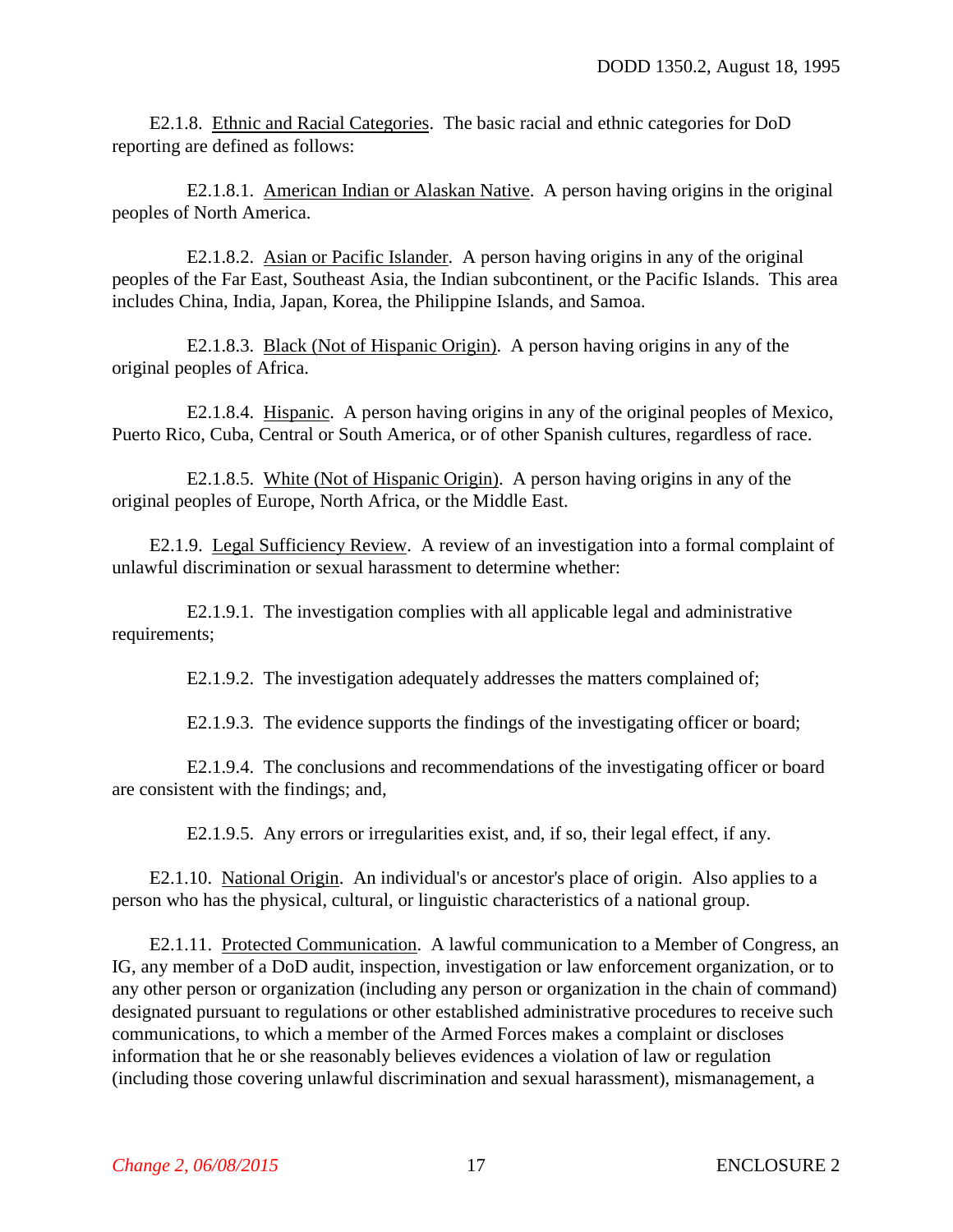gross waste of funds, an abuse of authority, or a substantial and specific danger to public health or safety (see DoD Directive 7050.6, reference (l)).

E2.1.12. Race. A division of human beings identified by the possession of traits that are transmissible by descent and that are sufficient to characterize persons possessing these traits as a distinctive human genotype.

E2.1.13. Religion. A personal set or institutionalized system of attitudes, moral or ethical beliefs, and practices that are held with the strength of traditional religious views, characterized by ardor and faith, and generally evidenced through specific religious observances.

E2.1.14. Reprisal. Taking or threatening to take an unfavorable personnel action or withholding or threatening to withhold a favorable personnel action, or any other act of retaliation, against a Military member for making or preparing a protected communication.

<span id="page-17-0"></span>E2.1.15. Sexual Harassment. A form of sex discrimination that involves unwelcome sexual advances, requests for sexual favors, and other verbal or physical conduct of a sexual nature when:

<span id="page-17-2"></span>E2.1.15.1. Submission to such conduct is made either explicitly or implicitly a term or condition of a person's job, pay, or career, or

<span id="page-17-3"></span>E2.1.15.2. Submission to or rejection of such conduct by a person is used as a basis for career or employment decisions affecting that person, or

E2.1.15.3. Such conduct has the purpose or effect of unreasonably interfering with an individual's work performance or creates an intimidating, hostile, or offensive working environment.

This definition emphasizes that workplace conduct, to be actionable as "abusive work environment" harassment, need not result in concrete psychological harm to the victim, but rather need only be so severe or pervasive that a reasonable person would perceive, and the victim does perceive, the work environment as hostile or offensive. ("Workplace" is an expansive term for Military members and may include conduct on or off duty, 24 hours a day.) Any person in a supervisory or command position who uses or condones any form of sexual behavior to control, influence, or affect the career, pay, or job of a Military member or civilian employee is engaging in sexual harassment. Similarly, any Military member or civilian employee who makes deliberate or repeated unwelcome verbal comments, gestures, or physical contact of a sexual nature in the workplace is also engaging in sexual harassment.

<span id="page-17-1"></span>E2.1.16. Unlawful Discrimination. Includes discrimination on the basis of color, national origin, race, religion, or sex that is not otherwise authorized by law or regulation.